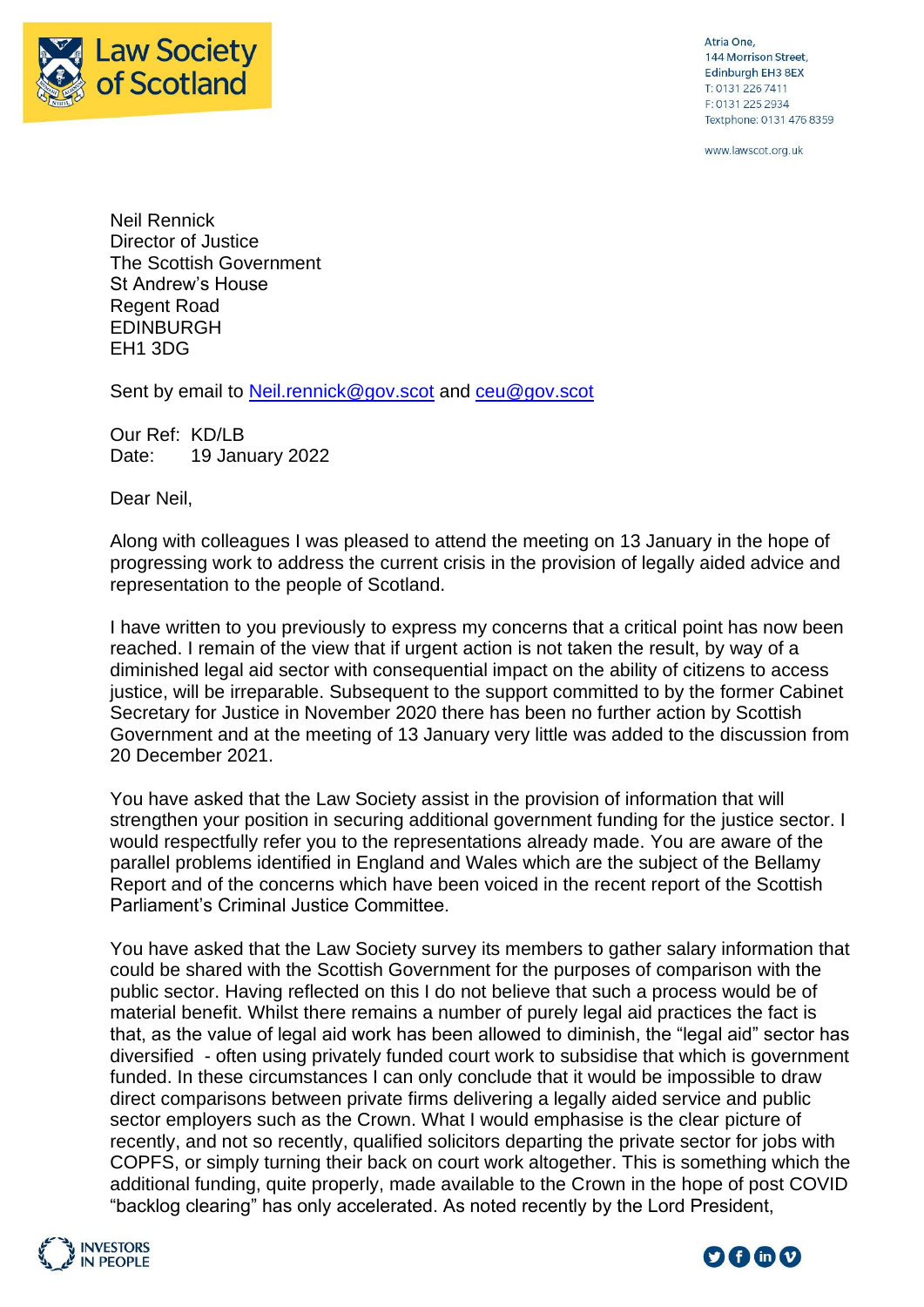

Atria One, 144 Morrison Street, Edinburgh EH3 8EX T: 0131 226 7411 F: 0131 225 2934 Textphone: 0131 476 8359

www.lawscot.org.uk

investment in the prosecution of cases will not provide a return unless there is a balancing resource for the defence. (Comments at the Opening of the Scottish Legal Year 27 September 2021)

The need for firms operating in the legal aid sector to offer salaries that compete with COPFS, PDSO and Scottish Government as well as other private and public sector bodies and businesses should be obvious. As should the fact that the majority of competing employers will offer pension and other entitlements that for "legal aid" firms are simply unaffordable.

Additionally, I believe that any further attempts to survey the profession is likely to be met with cynicism and ridicule. As will be obvious to you from the observations made by my colleagues from the Scottish Solicitors Bar Association there is a prevailing view that the Scottish Government is simply "kicking the legal aid can down the road". In the current climate, I very much doubt that there would be a meaningful response from members who feel worn out, let down and, indeed, incensed by a lack of strategic action to address a history of neglect. I am telling you nothing you should not have anticipated when I observe that the SSBA is already laying plans for a "road map" of escalating actions.

Separately you have asked for specification of the benefit to be derived by Scottish Government from additional investment in legal aid at different levels. Having considered again this request, I fear that my first instinct on that matter has been confirmed. Even were it possible to guesstimate such matters I see no value in the exercise or in the product of it. The truth, in my view, is simple: following a generation of underfunding the time has come for significant additional resources to be committed to the provision of legally aided work. Underfunding has seen firms withdraw from legal aid or aspects of it. It has seen solicitors leave the legal aid sector for better pay and conditions elsewhere. It has meant that few new solicitors have any appetite to work in this field. It has meant and will mean that those who cannot afford to pay for legal advice and representation will find it increasingly difficult to instruct a solicitor. All of this has a cost to the country far beyond the money unspent.

And all of this can only be addressed by a significant increase in the sums committed by the Scottish Government by way of legal aid fees. Such an increase will not only secure the viability of legal aid practices, reasonably remunerating solicitors and the staff with in solicitors firms (albeit, inevitably, at rates still below private client firms) but will also allow the legal aid sector to be sustainable and to attract new solicitors.